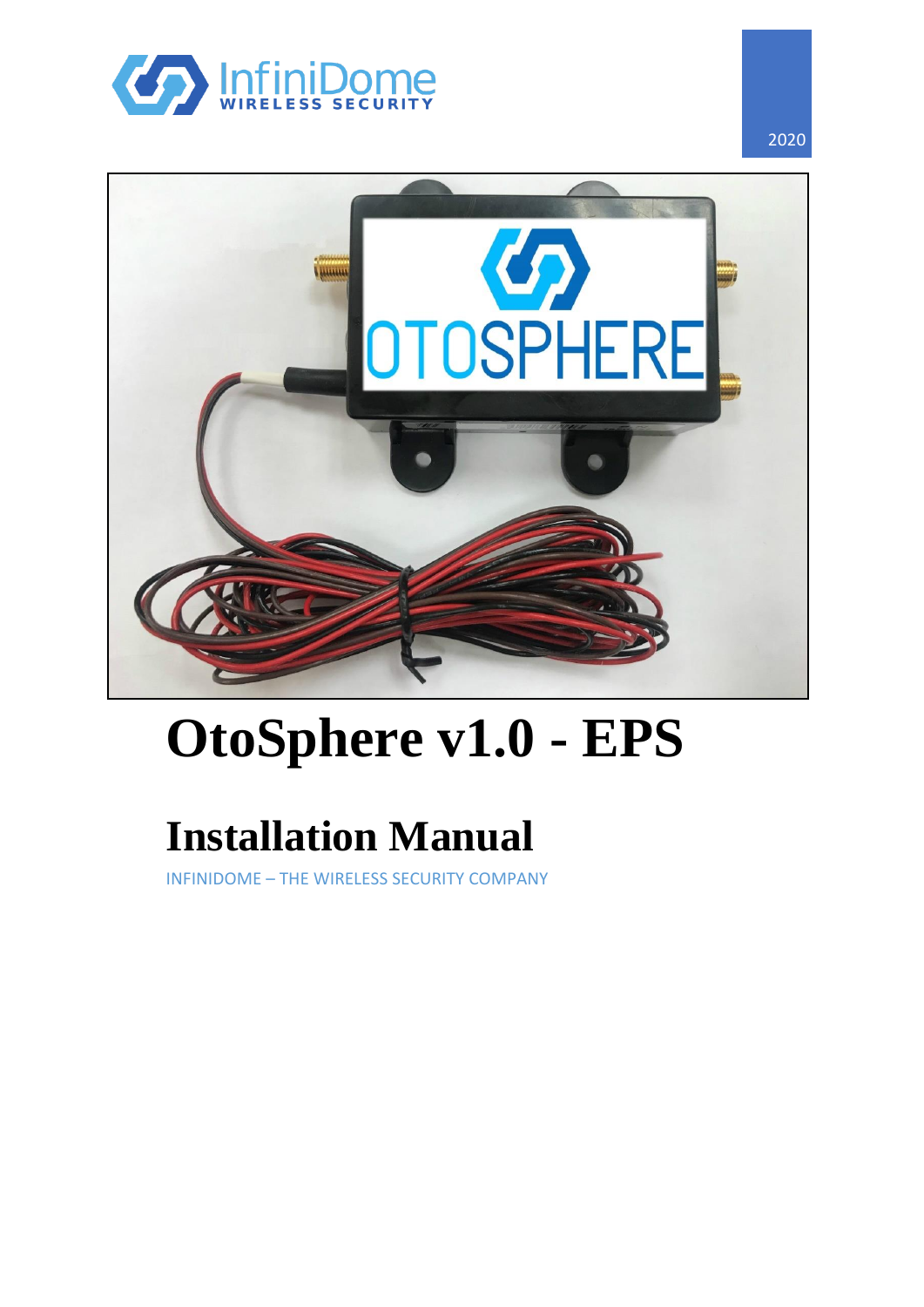

## Contents

| Problem: Nothing is working, and my GPS receiver does not acquire lock 11 |  |
|---------------------------------------------------------------------------|--|
|                                                                           |  |
|                                                                           |  |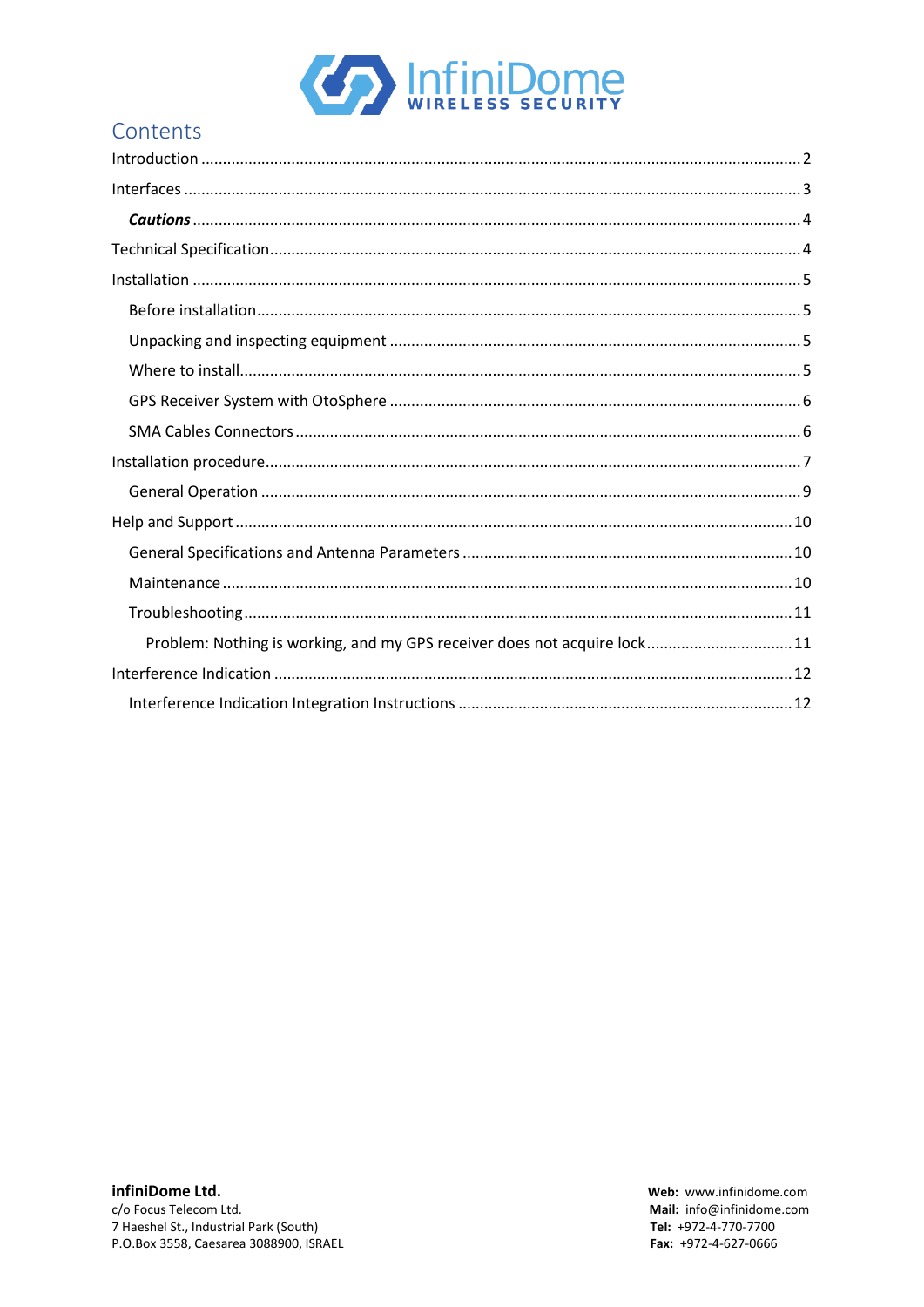

#### <span id="page-2-0"></span>Introduction

Thank you for buying OtoSphere.

#### **OtoSphere™ is a small, add-on module to any GNSS-based system that protects it from GNSS jamming or spoofing attacks.**

OtoSphere™ ensures continuity of autonomous navigation and timing signals and enables normal operation during jamming and spoofing conditions. No other solution that offers such protection is as small, light, affordable, easy to install or completely unregulated by export control.

Two active GPS antennas, with nominal gain of 26dB, are connected to the SMA RF connectors; the primary and auxiliary antenna inputs. The RF Output provides connection to the input of the GPS Receiver.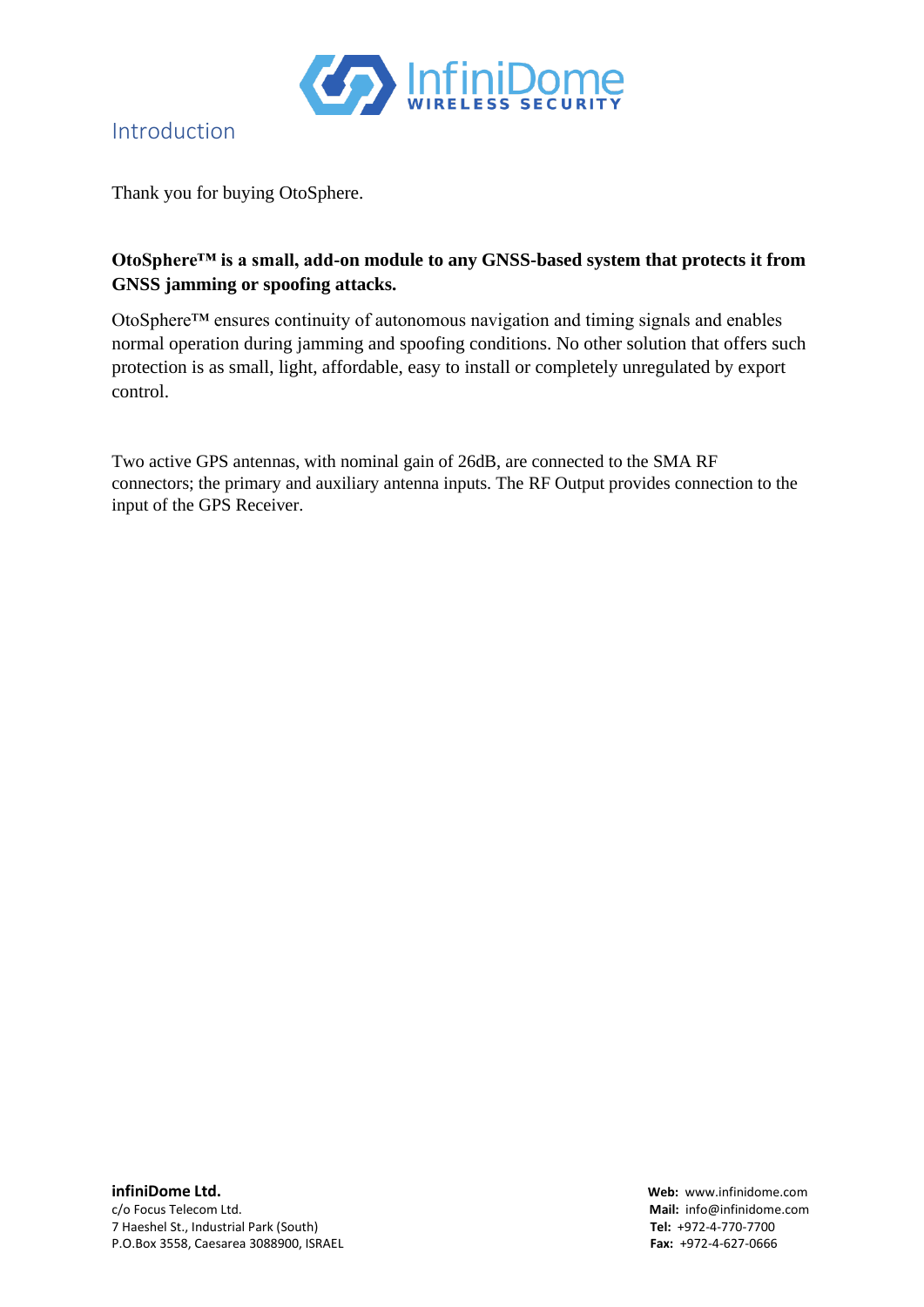

#### <span id="page-3-0"></span>Interfaces

(R) output to the GPS receiver SMA.

Primary Antenna Input (P) - 50 $\Omega$  SMA 2.75VDC designed for 26dB  $\pm$ 2dB gain.

Auxiliary Antenna Input (A) - 50 $\Omega$  SMA 2.75VDC designed for 26dB ±2dB gain.

Power Input:

Red: 3.3VDC – 32VDC (0.75W)

Black: GND

Brown: Open drain interference indication. (This wire sends an indication when the unit is detecting and protecting against a hostile signal).



*Figure 1 - OtoSphere v1.0-EPS - General Overview*

**infiniDome Ltd. Web:** www.infinidome.com c/o Focus Telecom Ltd. **Mail:** info@infinidome.com 7 Haeshel St., Industrial Park (South) **Tel:** +972-4-770-7700 P.O.Box 3558, Caesarea 3088900, ISRAEL **Fax:** +972-4-627-0666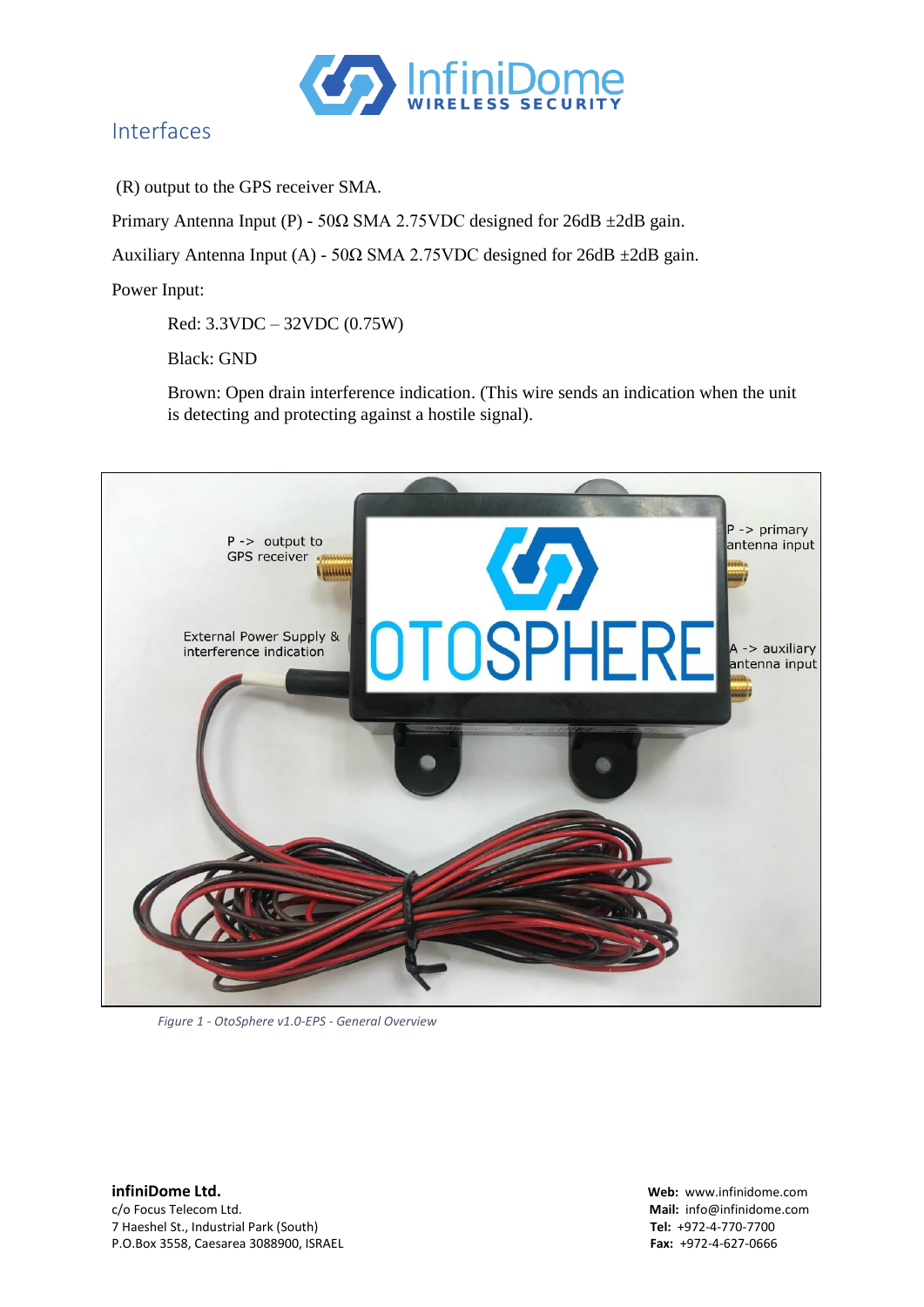

- <span id="page-4-0"></span>*1.* **The OtoSphere unit should be mounted on a flat surface where possible and secured using the mounting holes provided.**
- *2.* **To prevent damage to any cable assemblies used in this installation, ensure the cables are not bent, deformed or snagged to cause damage to the internal wiring or the connector ends.**
- *3.* **This product is a high-tech electronics module, installation must be performed by a professional installer.**
- *4.* **During installation ensure there is NO power applied to the module. Make sure the GPS receiver is powered off.**

#### <span id="page-4-1"></span>Technical Specification

| <b>Physical</b>                                                   |                                               |  |  |  |  |  |
|-------------------------------------------------------------------|-----------------------------------------------|--|--|--|--|--|
| Enclosure                                                         | 70mm x 48 mm x 24mm (excluding mounting lugs) |  |  |  |  |  |
| Weight                                                            | 150g                                          |  |  |  |  |  |
| Mounting                                                          | 4 x M3 bolts (not supplied)                   |  |  |  |  |  |
| <b>Environmental</b>                                              |                                               |  |  |  |  |  |
| <b>Operating Temperature</b><br>Range                             | -40°C to 85°C                                 |  |  |  |  |  |
| <b>Waterproof Rating</b>                                          | <b>IP67</b>                                   |  |  |  |  |  |
| <b>Safety &amp; Compliance</b>                                    |                                               |  |  |  |  |  |
| R&TTE 1999/5/EC: EN60950-1, EN301 489-1, EN301 489-3, EN300 440-2 |                                               |  |  |  |  |  |
| RoHS compliant                                                    | <b>CE Compliant (PPS Version)</b>             |  |  |  |  |  |
| WEEE registration number WEE/GK2929WW                             |                                               |  |  |  |  |  |
| <b>RF Interfaces</b>                                              |                                               |  |  |  |  |  |
| Antenna Connectors (P/A)                                          | 50Ω SMA 2.75VDC designed for 26dB ±2dB gain   |  |  |  |  |  |
| Receiver Connector (R)                                            | $50\Omega$ SMA                                |  |  |  |  |  |

c/o Focus Telecom Ltd. **Mail:** info@infinidome.com 7 Haeshel St., Industrial Park (South) **Tel:** +972-4-770-7700 P.O.Box 3558, Caesarea 3088900, ISRAEL **Fax:** +972-4-627-0666

**infiniDome Ltd. Web:** www.infinidome.com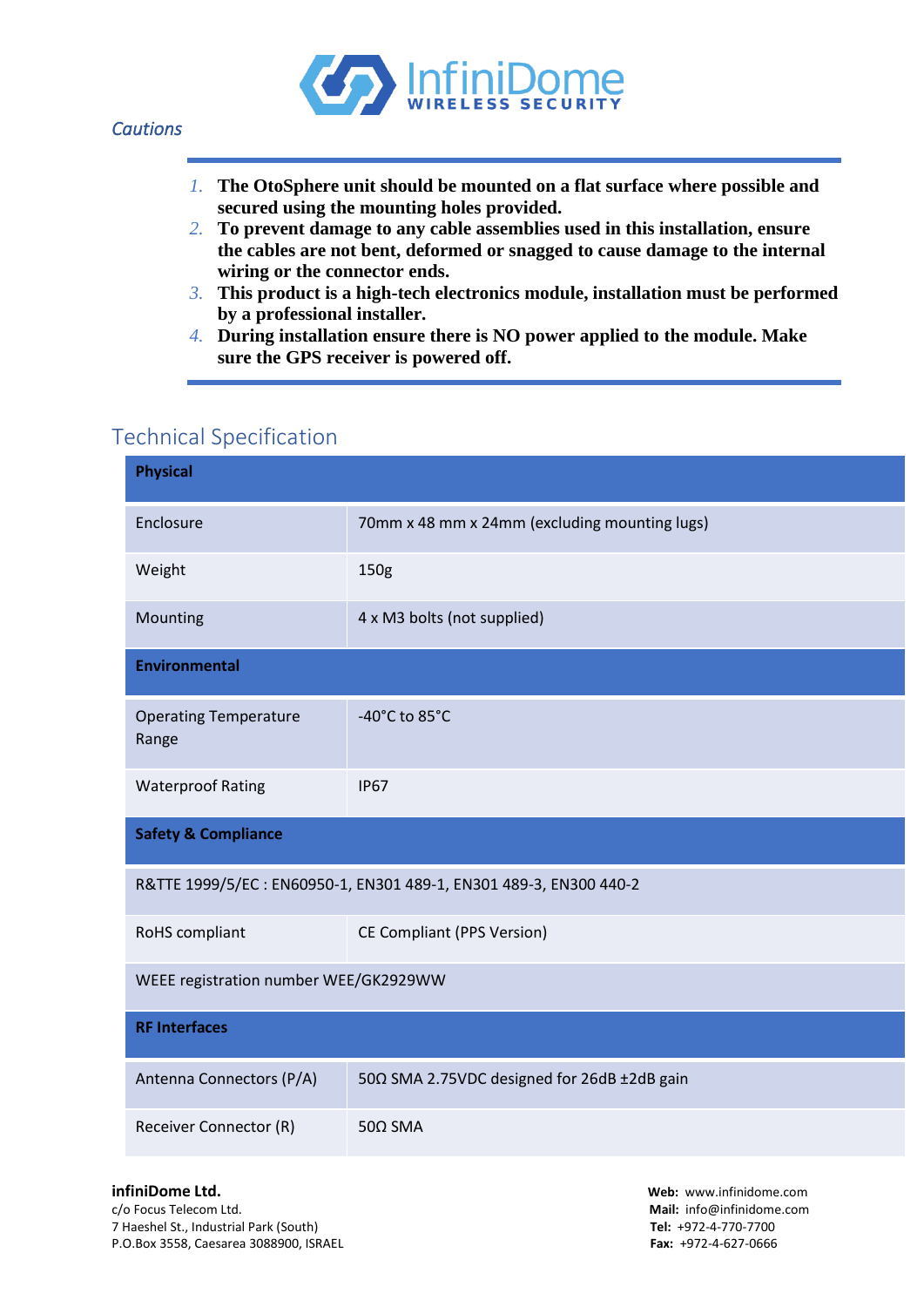

#### <span id="page-5-0"></span>Installation

#### <span id="page-5-1"></span>Before installation

Please verify that the following equipment is available:

- OtoSphere V1.0 EPS
- 2 units of 26dB  $\pm$ 2dB gain antennas, 2.75VDC (from the same type) with 50 $\Omega$  cable and SMA connector (length of the cables should be identical).
- SMA coax cable from OtoSphere (R) connector to the receiver
- RF converters to SMA (if needed)
- 3.3VDC 32VDC power source

#### <span id="page-5-2"></span>Unpacking and inspecting equipment

When unpacking equipment, make a visual inspection for evidence of damage incurred during shipment. The following parts should be included:

- (R), (P) & (A) SMA connector please verify that the connectors are not damaged, and the thread is complete.
- Verify that the external power supply is not damaged.
- Make sure that the unit does not have any dents.

#### <span id="page-5-3"></span>Where to install

**OtoSphere** – locate and secure the OtoSphere with the power cable appropriately sized to reach the power source and the antenna cables trimmed in equal lengths to provide adequate separation and connection to OtoSphere unit. (See Step 2 in Installation Procedure below).

**Antennas** – locate and secure the antennas in full sky visibility, on the same horizontal plane, for maximum GNSS signal reception.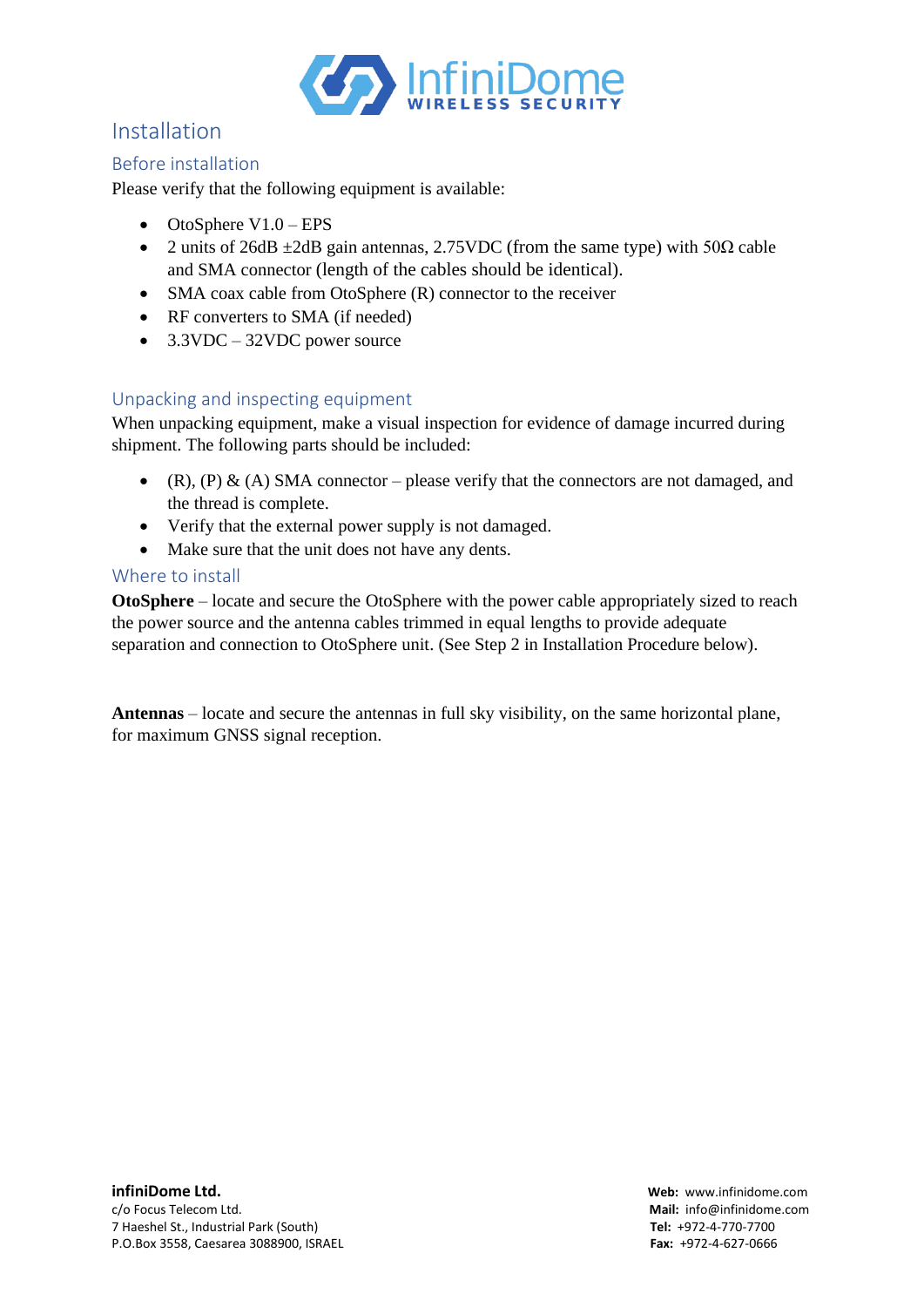

#### <span id="page-6-0"></span>GPS Receiver System with OtoSphere

The OtoSphere unit is integrated into the static or vehicle GPS receiver as shown in Figure 3. Two antennas are connected to the module (supplied antennas or locally purchased for permanent installation); the GPS antenna connects to primary input 'P' and an additional antenna connects to the auxiliary input 'A.'



*Figure 2 - GPS Receiver with OtoSphere v1.0 - EPS Integrated*

#### <span id="page-6-1"></span>SMA Cables Connectors

To prevent the risk of moisture ingress, it is recommended that a cable with high quality sealed SMA connectors (see figure below) is used to connect between the OtoSphere module and the GPS receiver unit. Please use high quality RF cables with double shielded. Single shielded coaxial cable is not suitable. If alternative antennas are installed the same cable specification and SMA connectors are required.



*Figure 3 - Unsealed vs Sealed SMA Connectors*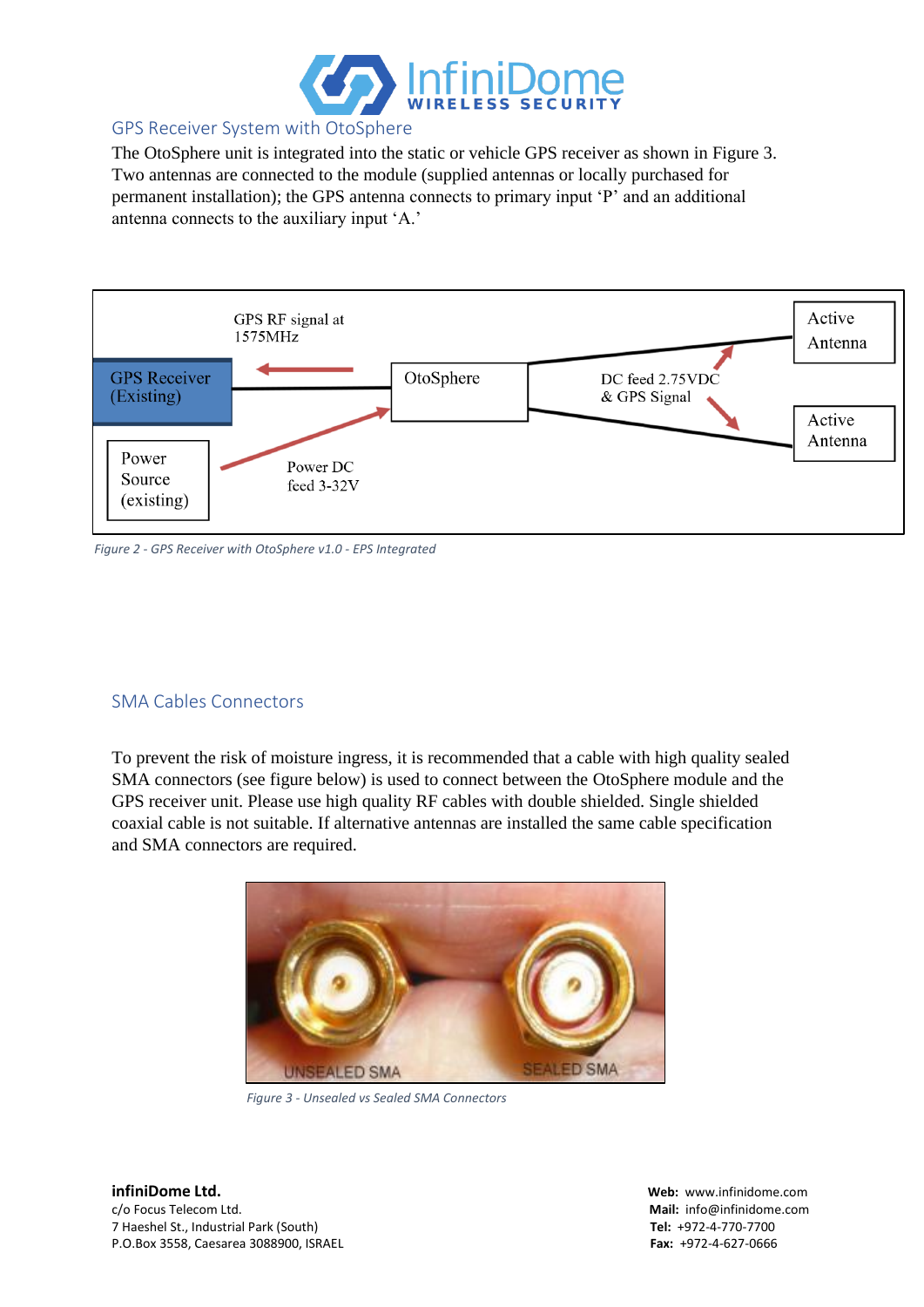

#### <span id="page-7-0"></span>Installation procedure

#### **Step 1. Mount OtoSphere**

- a) Mark out and drill four holes suitable for M3 screws.
- b) Allowing for ease of cable connection, align the OtoSphere to the holes.
- c) Secure the OtoSphere using appropriate fixings (not included), such as four selftapping M3 screws.

#### **Step 2. Installation of the Antennas**

With reference to physical installation, the location of the two antennas to be fitted is as follows:

- Locate the antennas on a suitable area on a horizontal surface that always faces the sky, e.g. on the roof area.
- Avoid placing the antennas near obstacles including: roof racks, other antennas such as AM/FM and cell phone or air-conditioning devices that could block a clear view of the sky, preventing the satellite signals from reaching the antenna.
- Ensure that there is a distance of at least 15cm between the two antennas (nominally  $>$ 25 cm).

Route the antenna cables away from moving parts, under carpet and behind plastic trim, to the OtoSphere unit location.



*Figure 4 - OtoSphere v1.0-EPS - Operational Diagram*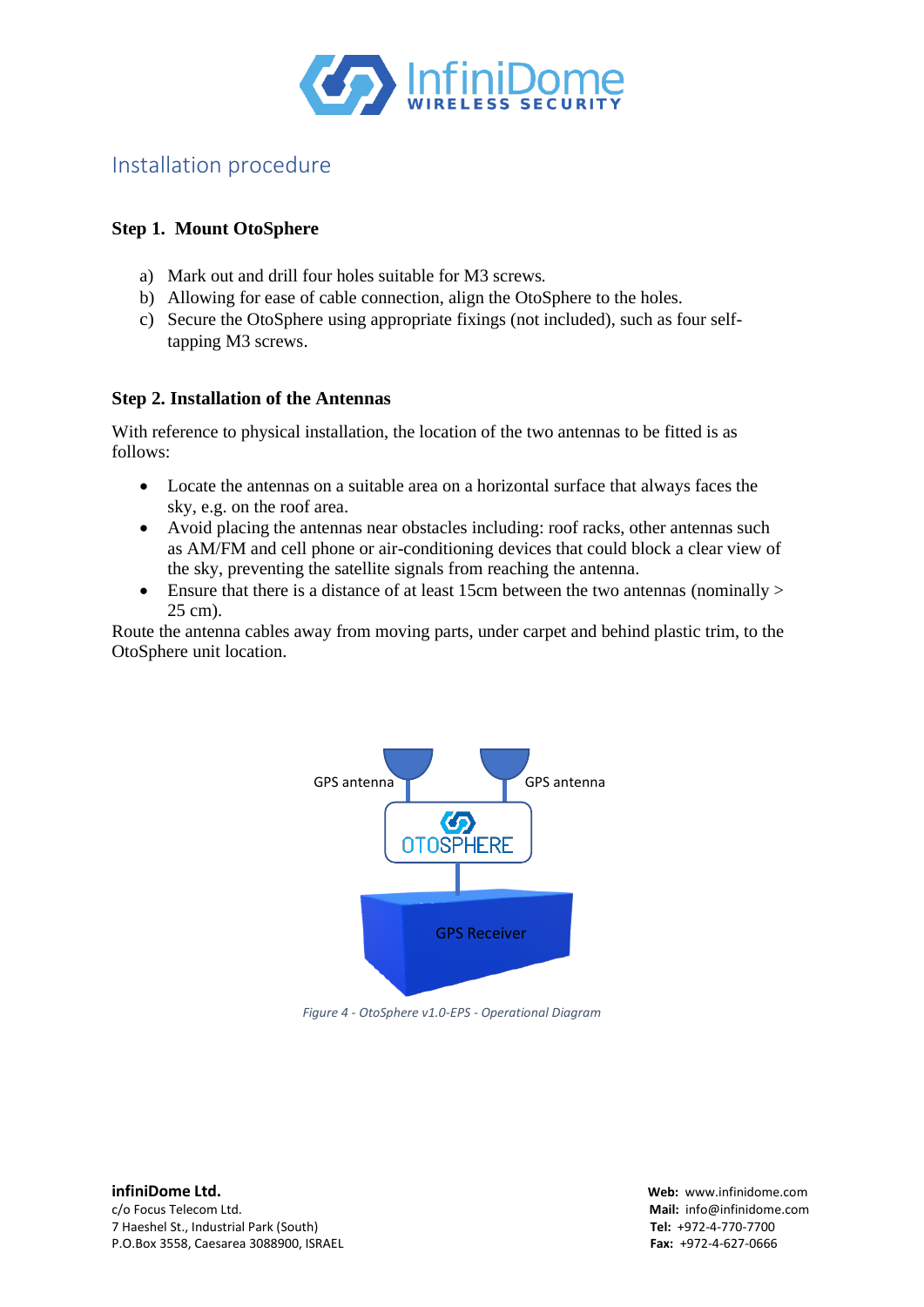



*Figure 5 - OtoSphere v1.0-EPS – Product Dimensions*



**To prevent damage to any cable assemblies used in this installation, ensure cables are not bent, deformed or snagged to cause damage to the internal wiring or the connector ends.**

#### *Tips:*

- Keep the cable between the OtoSphere and the GPS receiver short.
- Locate the GPS antennas as far away from other RF jamming sources as possible.
- There are large variations in the performance of GPS receivers supplied by different manufacturers. OtoSphere adds an anti-jam capability to all receivers, but the overall anti-jam performance of the combined system will depend on performance characteristics of the receiver.
- OtoSphere reduces jamming signals that enter the receiver through the antenna port. However, a poorly - designed receiver can also absorb the jamming signal through the body of the receiver itself. A good receiver will have EMC shielding to prevent leakage of RF radiation through its sides; if this is not the case, and a better receiver can't be used, install the receiver in a shielded case.
- If possible, increase the distance between the OtoSphere antennas and any jamming source. For example, if there is a jammer operating from the cigarette lighter socket in a car, locate the antennas towards the rear of the vehicle.
- If OtoSphere is installed in a complex environment, such as a vehicle, experiment with the placement and orientation of the antennas for best results. Due to the complex propagation environments within vehicles, different installation options may produce a higher or lower performance.

#### **Step 4. Coax cabling**

Connect and secure the following cables to the OtoSphere unit using an SMA torque spanner set to 1Nm (8.85 in-lbs):

- a) Antenna 1 cable connector to the auxiliary antenna input 'A' connector.
- b) Antenna 2 cable connector to the primary antenna input 'P' connector.

**infiniDome Ltd. Web:** www.infinidome.com c/o Focus Telecom Ltd. **Mail:** info@infinidome.com 7 Haeshel St., Industrial Park (South) **Tel:** +972-4-770-7700 P.O.Box 3558, Caesarea 3088900, ISRAEL **Fax:** +972-4-627-0666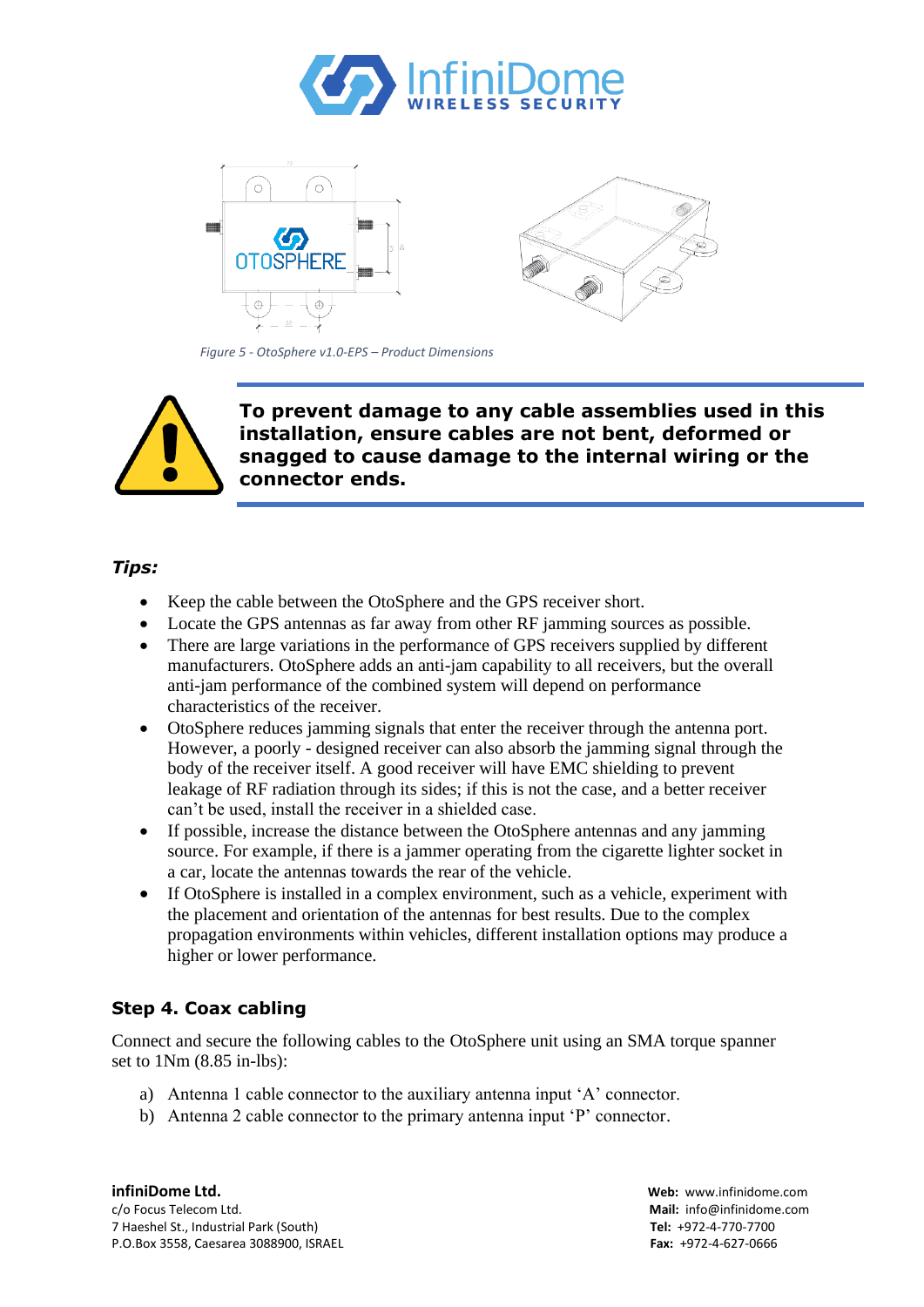

c) The RF output to receiver 'R' connector using a locally sourced cable fitted with high quality sealed SMA connectors. The other end connected into the GPS receiver RF antenna input.

#### **Step 5. External power supply**

Verify that the DC provided on the receiver cable is 3.3VDC - 32VDC and can provide at least 800mW of power.

- a) Connect the red wire to  $+V$  (3.3VDC 32VDC).
- b) Connect the black to common (GND).
- c) When interference indication is required, use the brown wire (and the same common black), in accordance with interference indication.



#### **Caution: Make sure you connect the DC + to the red wire and the common/ground to the black wire.**

**Step 6.** Coil and secure any excess of antenna cable and power wires into a hidden location, such as under the carpet, using wire ties (not supplied).

#### <span id="page-9-0"></span>General Operation

OtoSphere unit operates without manual intervention.

Two LEDs located on the OtoSphere unit, provide the following indications:

- $\Box$  LED 1 When the module is powered ON and operating correctly, a green LED is steady on.
- $\Box$  LED 2 When the presence of a jamming event is detected, a red LED is steady on.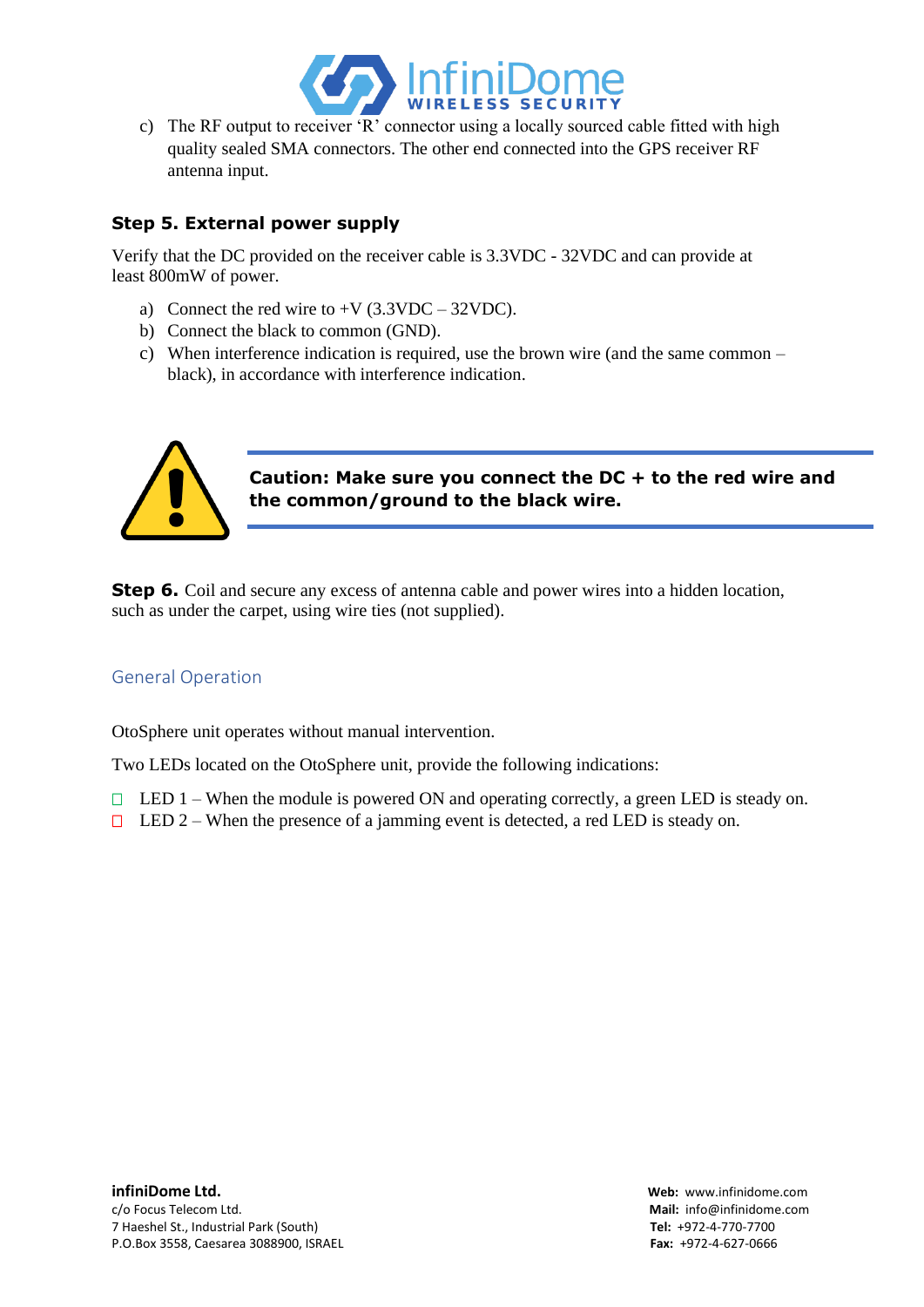

### <span id="page-10-0"></span>Help and Support

#### <span id="page-10-1"></span>General Specifications and Antenna Parameters

*Table 1 - General Specifications*

| <b>Item</b>             | <b>Parameter</b>                          | <b>Description/notes</b> |       | <b>Value</b> |            | <b>Units</b> |
|-------------------------|-------------------------------------------|--------------------------|-------|--------------|------------|--------------|
|                         |                                           |                          | Min.  | Typ.         | <b>Max</b> |              |
|                         | <b>Physical Operational Environmental</b> |                          |       |              |            |              |
| $\mathbf{1}$            | Temperature<br>range                      |                          | $-40$ | 25           | $+85$      | $^{\circ}$ C |
|                         | <b>Default System Configuration</b>       |                          |       |              |            |              |
| <b>RF Specification</b> |                                           |                          |       |              |            |              |
| $\overline{2}$          | Protected<br>frequency                    | GPS L1                   |       | 1575.42      |            | <b>MHz</b>   |
|                         | <b>Power Supply Specification</b>         |                          |       |              |            |              |
| 3                       | Supply<br>Voltage                         | Receiver DC line         | $+3$  |              | $+32$      | Volt         |
| 4                       | Supply<br>Consumption                     | Including antennas       |       | 0.75         |            | Watt         |
| $\overline{5}$          | Antenna Bias                              | Voltage                  |       | 2.75         |            | Volt         |
|                         |                                           | Current per o/p          |       | 10           | 25         | mA           |
|                         |                                           | Self re-setting fuse     |       | 200          |            | mA           |

#### *Table 2 - Antenna Parameters*

| <b>Item</b>           | <b>Description</b> |      | <b>Value</b>   |      | <b>Units</b> |
|-----------------------|--------------------|------|----------------|------|--------------|
|                       |                    | Min. | Typ.           | Max. |              |
| <b>Type</b>           | Active GPS Patch   |      |                |      | n/a          |
| <b>Elements</b>       |                    |      | $\overline{2}$ |      | n/a          |
| Gain                  |                    |      | 30             |      | dB           |
| <b>Noise Figure</b>   |                    |      | $\overline{2}$ |      | dB           |
| <b>Supply Voltage</b> |                    |      | 2.75           |      | Volt         |
| <b>Supply Current</b> |                    | 2    | 10             | 20   | mA           |

#### <span id="page-10-2"></span>Maintenance

OtoSphere does not contain any user-serviceable parts and contains no moving parts. With reference to the CAUTIONS on page 3, no maintenance is required apart from examining all the cable assemblies for secure connection, damage and corrosion.

7 Haeshel St., Industrial Park (South) **Tel:** +972-4-770-7700 P.O.Box 3558, Caesarea 3088900, ISRAEL **Fax:** +972-4-627-0666

**infiniDome Ltd. Web:** www.infinidome.com<br>
c/o Focus Telecom Ltd. **Mail:** info@infinidome.com Mail: info@infinidome.com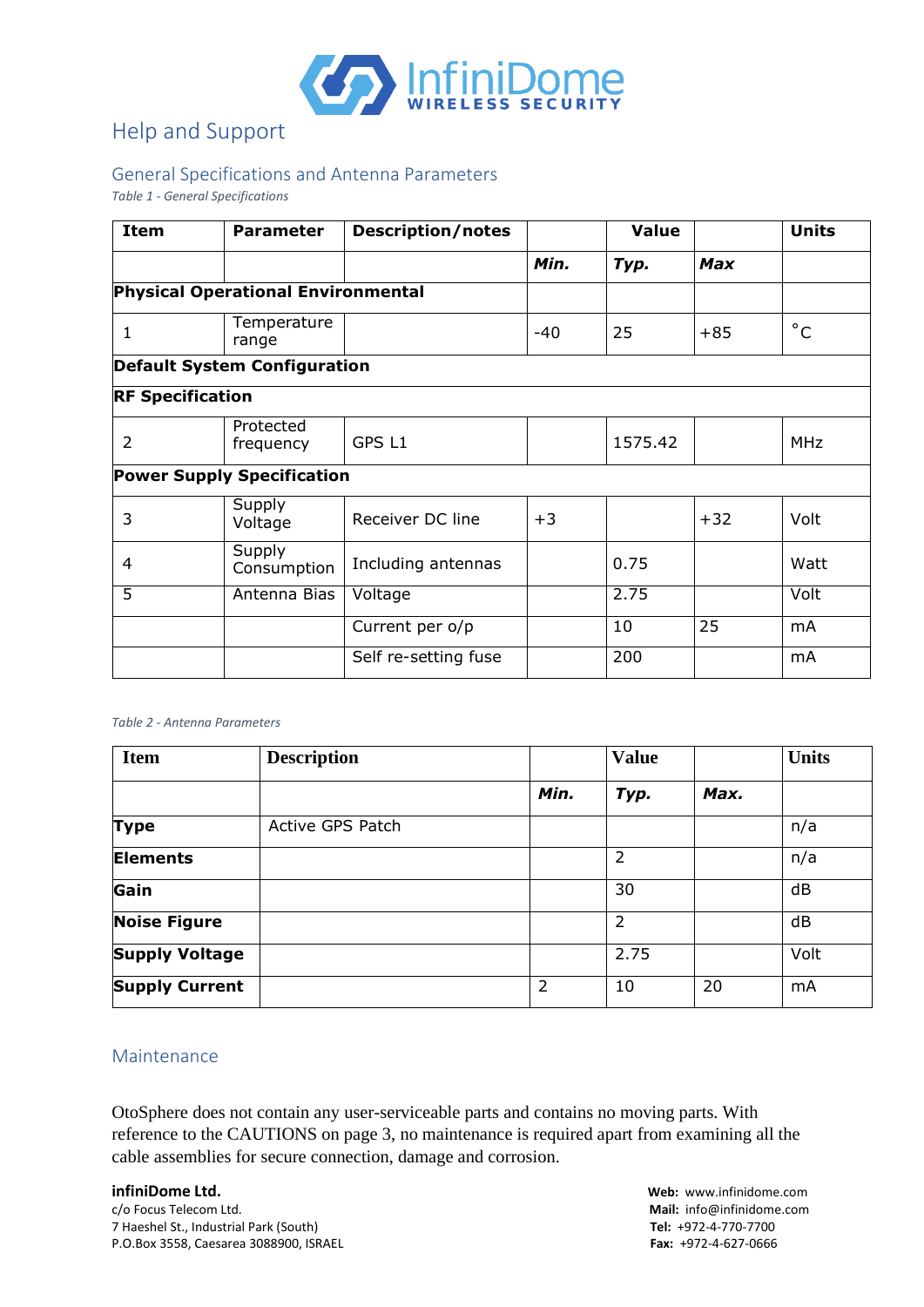

#### <span id="page-11-0"></span>Troubleshooting

<span id="page-11-1"></span>Problem: Nothing is working, and my GPS receiver does not acquire lock

Complete the following steps, in order:

- Check that there are no obstructions (e.g. buildings, tunnels) around or above the installation; move to another location as necessary.
- Isolate any internal jamming sources; switch off all other electronic devices.
- Check all cable connections for damage, excessive bending and that they are correctly secured.
- Check the GPS receiver functions correctly when connected directly to ONE antenna, without OtoSphere connected. Repeat with the other antenna. If both antennas are confirmed as OK, then reconnect OtoSphere.
- Check that the antennas are connected to OtoSphere 'P' and 'A' connectors, and that the SMA connectors are tightened.
- Check that the OtoSphere 'R' connector is connected to the GPS receiver, and that the SMA connectors are tightened at both ends.
- Check that 3.3VDC 32VDC external power is connected from the OtoSphere to an applicable power source.
- Check that the green LED is ON when an active GPS receiver is connected